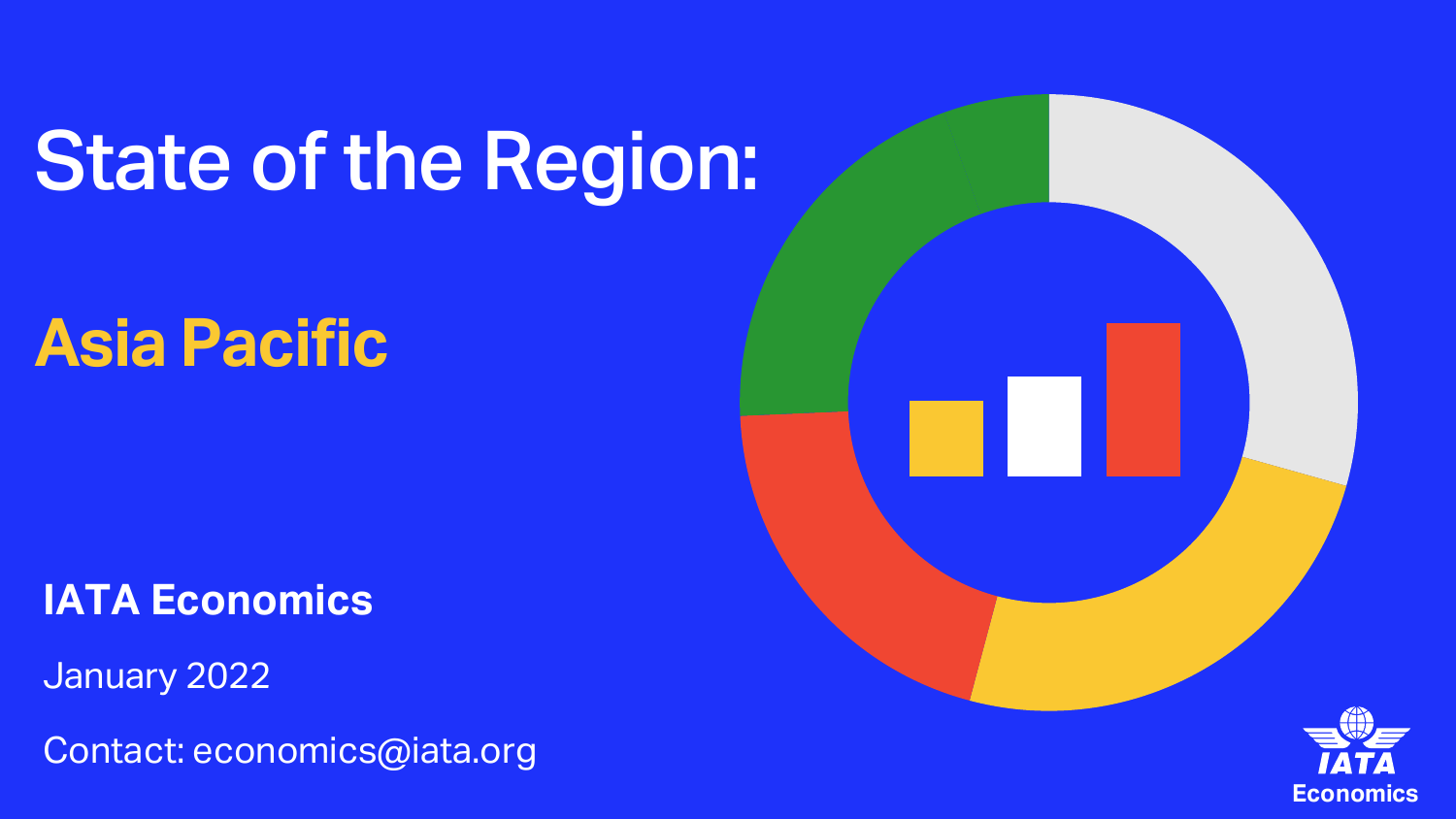## GDP growth, exchange rates, oil & jet fuel price

- The trade-weighted US dollar (USD) index rose by 0.7% in December versus November on the back of recovering US economy and expectations about US Federal Reserve interest rate hikes in 2022. Among the key regional currencies, the AUD ended the month up 2.1% while the JPY lost 1.5% against the USD.
- The JPY and THB were the weakest currencies in the region in 2021, depreciating by nearly 12% against the USD.
- Jet fuel and Brent crude oil prices fell sharply in December due to concerns about the impact of Omicron disruptions on global fuel demand. However, despite the year-end weakness, the average 2021 Brent crude oil and jet fuel prices was 63% and 68% respectively higher than in 2020. Moreover, the prices started to soar again in recent weeks amid optimism that the Omicron impact will be short-lived.

#### **GDP growth**

| % change on a yr ago | 2020   | Q1 2021 | Q2 2021 | Q3 2021 |
|----------------------|--------|---------|---------|---------|
| India                | $-7.0$ | 1.6     | 20.1    | 8.4     |
| Japan                | $-4.5$ | $-1.8$  | 7.3     | 1.1     |
| Indonesia            | $-2.1$ | $-0.7$  | 7.1     | 3.5     |
| Korea                | $-0.9$ | 1.9     | 6.0     | 4.0     |
| Australia            | $-2.2$ | 1.4     | 9.5     | 3.9     |
| Thailand             | $-6.2$ | $-2.6$  | 7.6     | $-0.2$  |
| Malaysia             | $-5.6$ | $-0.5$  | 16.1    | $-4.5$  |
| Philippines          | $-9.3$ | $-4.0$  | 12.1    | 7.1     |
| Vietnam              | 2.6    | 3.7     | 4.7     | $-6.2$  |
| Singapore            | $-5.4$ | 1.5     | 15.2    | 7.1     |
| World*               | $-3.5$ | 2.9     | 11.6    | 4.7     |

#### **Exchange rates**

| end of period, # per US\$ | % YTD 2021 | <b>Oct-21</b> | <b>Nov-21</b> | <b>Dec-21</b> |
|---------------------------|------------|---------------|---------------|---------------|
| US\$ broad index          | 3.5%       | 114.1         | 115.0         | 115.8         |
| Japanese yen (JPY)        | $-11.5%$   | 114.0         | 113.5         | 115.2         |
| Australian dollar (AUD)   | $-6.8%$    | 1.33          | 1.41          | 1.38          |
| Sth Korean won (KRW)      | $-9.4%$    | 1174          | 1187          | 1189          |
| Indian rupee (INR)        | $-1.7%$    | 74.9          | 75.2          | 74.3          |
| Indonesian rupiah (IDR)   | $-1.4%$    | 14168         | 14323         | 14253         |
| Thai baht (THB)           | $-11.5%$   | 33.2          | 33.7          | 33.4          |
| Malaysian ringgit (MYR)   | $-3.6%$    | 4.14          | 4.21          | 4.17          |
| Philippine pesso (PHP)    | $-6.2%$    | 50.4          | 50.4          | 51.0          |
| Vietnamese dong (VND)     | 1.3%       | 22752         | 22694         | 22790         |
| Singapore dollar (SGD)    | $-6.2%$    | 1.35          | 1.37          | 1.35          |

### **Oil and fuel price**

| US\$/barrel (period ave.) | 2021 | <b>Oct-21</b> | <b>Nov-21</b> | <b>Dec-21</b> |  |
|---------------------------|------|---------------|---------------|---------------|--|
| Crude oil (Brent)         | 70.9 | 83.9          | 80.9          | 74.7          |  |
| Jet fuel                  | 77 7 | 95.6          | 91.8          | 87.1          |  |

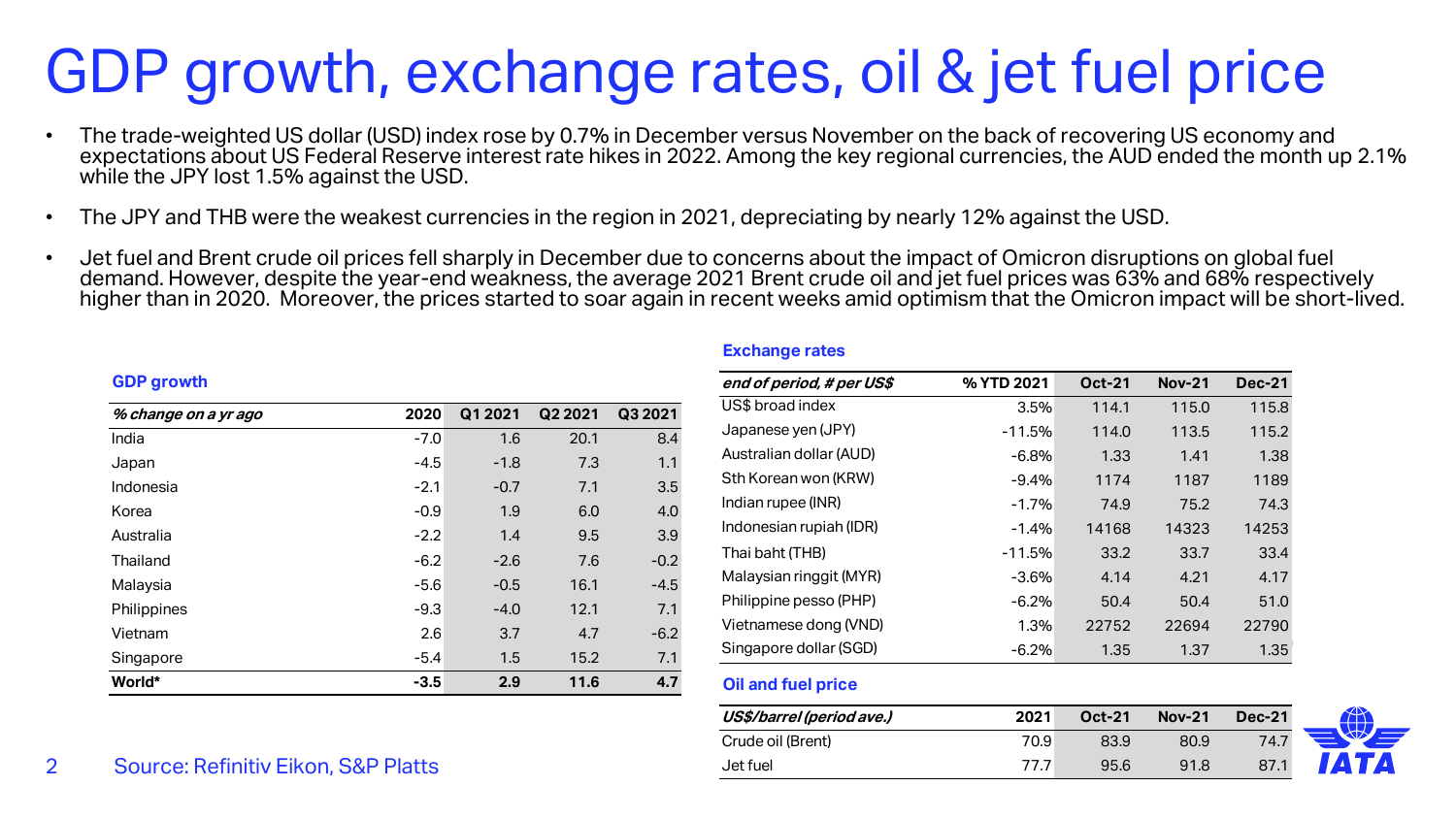## Purchasing Managers' Index

• The manufacturing PMIs ticked down across the three key economies that we regularly track for the Asia Pacific region but remained firmly in the territory associated with manufacturing expansion (more positive responses in the PMI survey than negative). The fall in PMIs was driven by a cocktail of supply chain issues, cost pressures and softer manufacturing demand.

### **Purchasing Managers' Index - Manufacturing**

50=no change, seasonally adjusted

3 Source: Markit

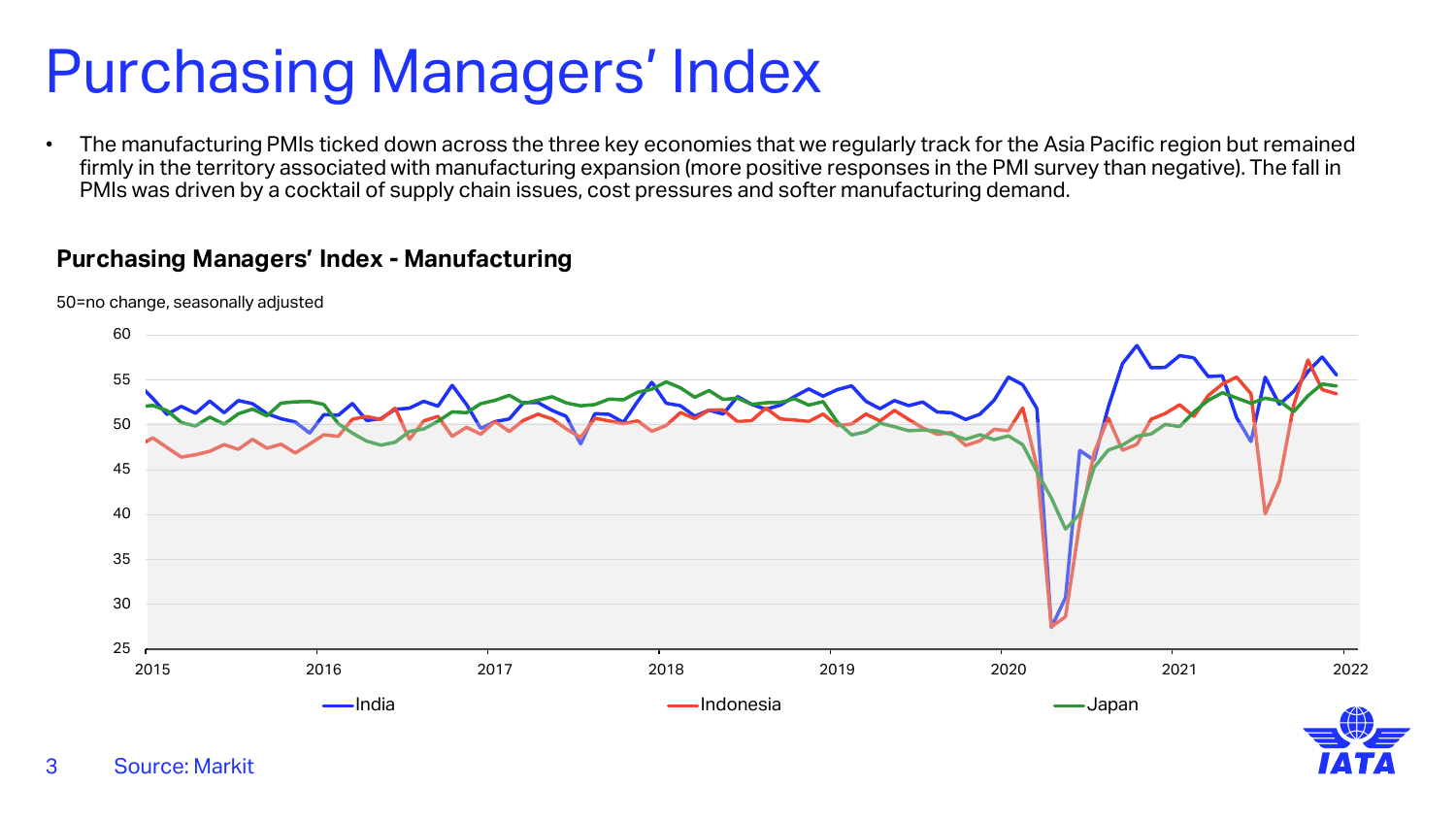## Passenger market

- Air-travel recovery continued in November ahead of the Omicron outbreak, but the traffic improvement was smaller than in the previous months. The industry-wide revenue passenger-kilometres (RPKs) fell by 47.0% versus November 2019, compared with a 48.9% contraction in October.
- Asia Pacific airlines reported a faster rate of RPK decline in November compared with October, at 69.8% and 65.8% respectively versus 2019. The deterioration was driven by developments in domestic China' RPKs. Traffic in the other key regional domestic markets improved. As for international air-travel, Asia Pacific carriers continued to lag the rest of the industry in November due to elevated travel restrictions on many key routes.

| % ch vs. the same period in 2019   | 2020    | $Sep-21$ | <b>Oct-21</b> | <b>Nov-21</b> |
|------------------------------------|---------|----------|---------------|---------------|
| <b>Region (registration basis)</b> |         |          |               |               |
| Asia Pacific                       | $-62.0$ | -68.4    | $-65.8$       | -69.8         |
| World                              | -65.8   | $-53.2$  | -48.9         | -47.0         |
| Routes (segment basis)             |         |          |               |               |
| India domestic                     | -55.7   | -40.5    | $-27.0$       | $-17.1$       |
| Japan domestic                     | -55.1   | -66.8    | $-50.2$       | $-37.5$       |
| Australia domestic                 | $-68.1$ | $-77.8$  | $-78.5$       | $-71.6$       |
| Asia - Europe                      | -79.0   | -86.8    | -86.3         | -83.4         |
| Within Asia                        | -84.1   | $-97.3$  | $-97.0$       | $-96.1$       |
| Asia - Nth America                 | -80.1   | -88.4    | -89.3         | $-85.7$       |
| Asia - Middle East                 | -73.4   | $-74.6$  | $-71.6$       | $-66.9$       |
| S/w Pacific - N/S America          | -74.0   | $-97.5$  | $-96.6$       | -93.3         |
| Asia - Africa                      | -79.7   | $-91.5$  | $-91.9$       | $-92.2$       |

#### **Revenue passenger-kilometres (RPKs)**

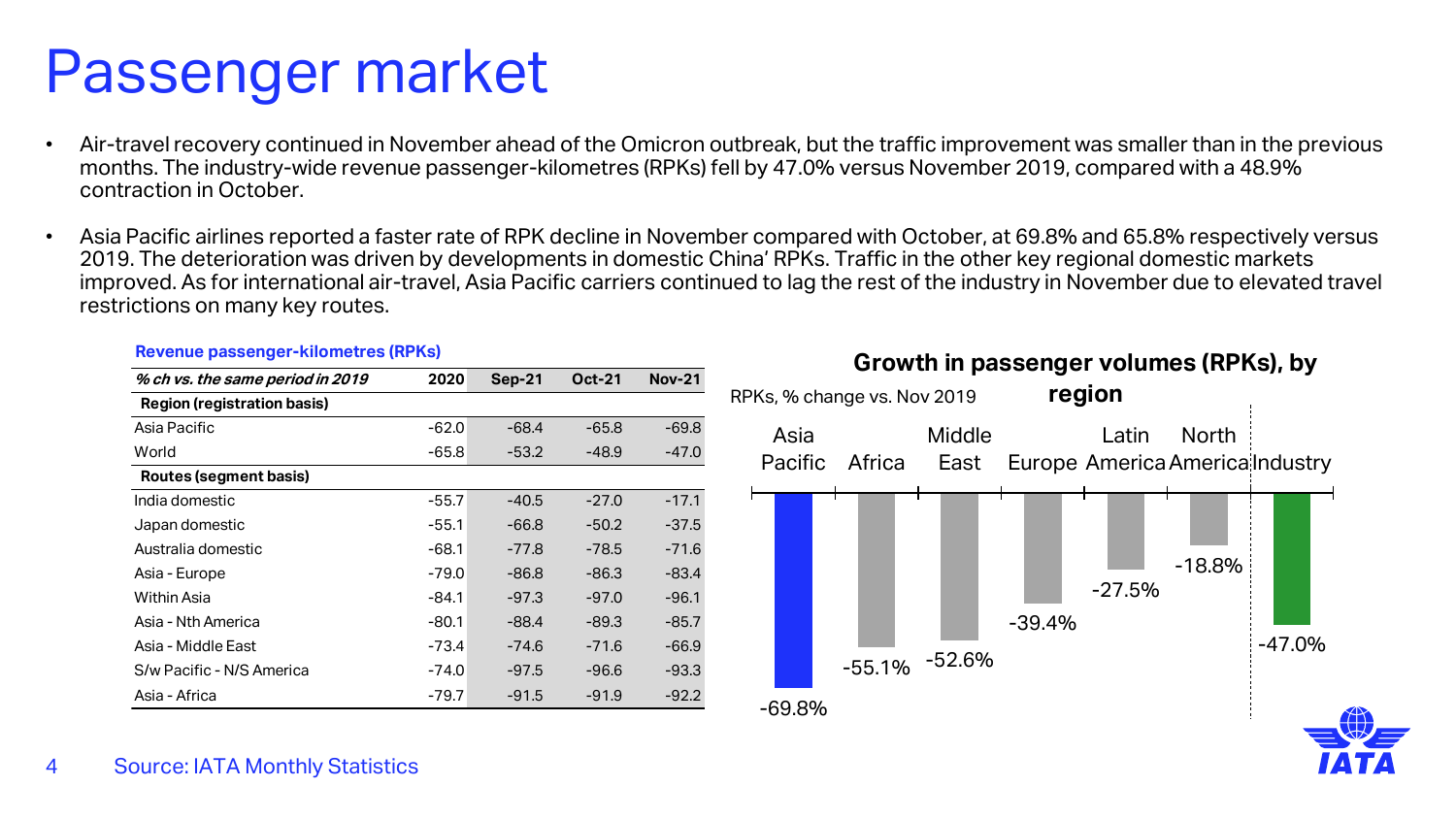### 5 Source: IATA Monthly Statistics

| <b>Cargo tonne-kilometres (CTKs)</b> |         |          |               |               |  |  |
|--------------------------------------|---------|----------|---------------|---------------|--|--|
| % ch vs. the same period in 2019     | 2020    | $Sep-21$ | <b>Oct-21</b> | <b>Nov-21</b> |  |  |
| <b>Region (registration basis)</b>   |         |          |               |               |  |  |
| Asia Pacific                         | $-14.9$ | $-1.5$   | 2.0           | 1.1           |  |  |
| World                                | $-9.9$  | 7.6      | 8.2           | 3.7           |  |  |
| Routes (segment basis)               |         |          |               |               |  |  |
| Asia - Europe                        | $-10.4$ | $-0.2$   | 6.5           | 2.0           |  |  |
| Asia - Nth America                   | 7.5     | 27.1     | 28.2          | 23.4          |  |  |
| Within Asia                          | $-19.6$ | $-3.2$   | $-0.9$        | $-3.5$        |  |  |
| Asia - Middle East                   | $-6.3$  | 21.3     | 14.7          | 8.0           |  |  |
| S/w Pacific - N/S America            | $-29.6$ | $-33.7$  | $-31.1$       | $-32.1$       |  |  |
| Asia - Africa                        | 9.0     | 36.8     | 25.5          | 12.5          |  |  |

| Air cargo market |  |
|------------------|--|
|                  |  |

- Growth in industry-wide cargo tonne-kilometres (CTKs) slowed in November due to supply chain issues. CTKs were 3.7% above their November 2019 levels, after rising 8.2% in October versus October 2019.
- Airlines based Asia Pacific reported a 1.1% CTKs growth compared with 2019 a modest deterioration from a 2.0% annual expansion recorded in October. The weaker growth outcomes compared with October were recorded across both domestic and international markets.



### **Growth in cargo volumes (CTKs), by region**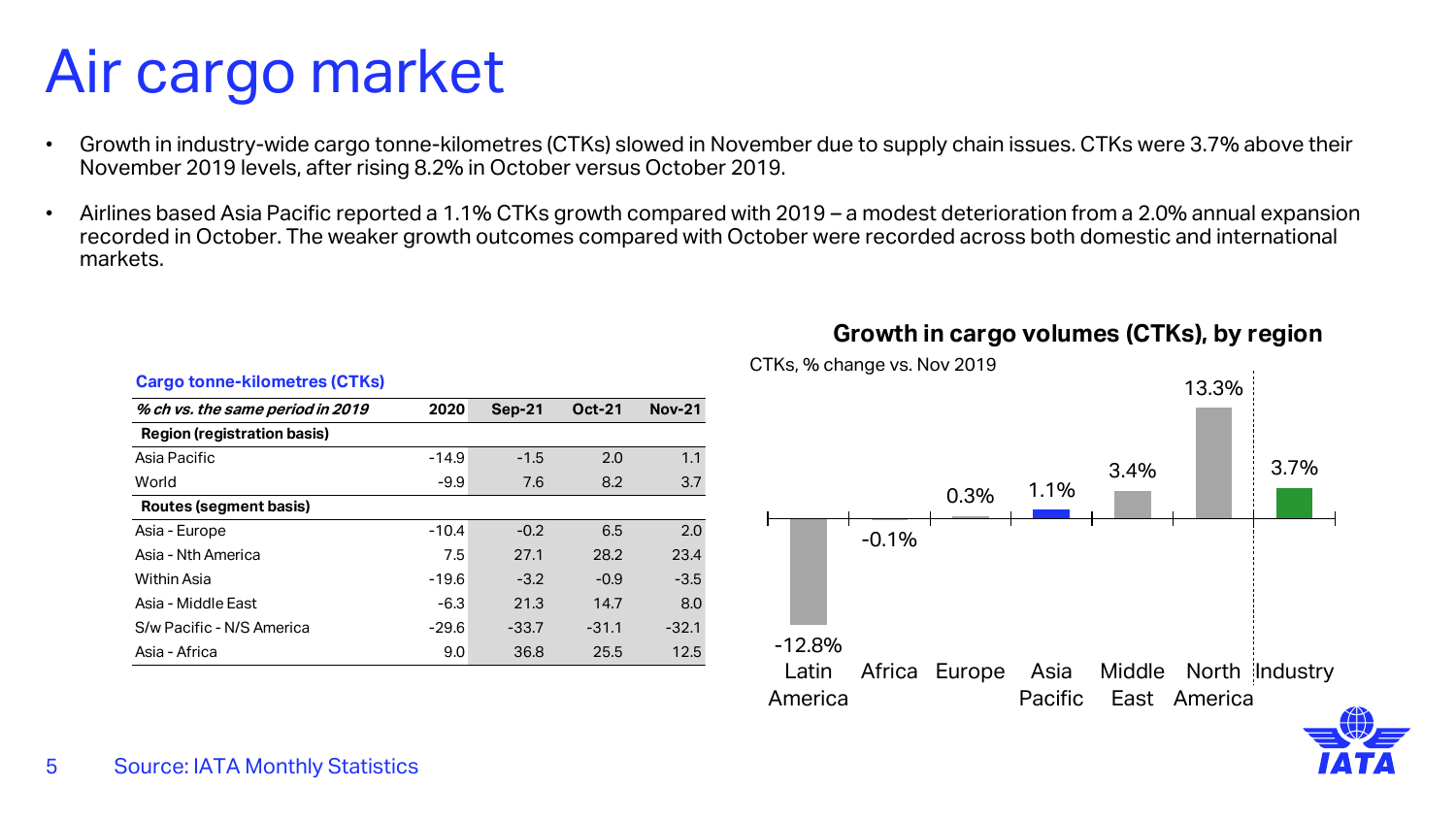## Capacity growth & load factors

- Asia Pacific airlines were the only group in the industry that reported a faster rate of annual seat capacity decline in November compared with October (-58.9% and -55.8% respectively versus 2019). The capacity deterioration was largely driven by pre-Omicron pandemic disruptions in domestic China market.
- November saw significant difficulties in moving cargo at several key airports, such as New York's JFK, Los Angeles and Amsterdam. This was caused by labor shortages – partly related to workers placed in quarantine – insufficient storage space at airports, and a large backlog of shipments to process. Tellingly, annual contraction in Asia Pacific ACTKs accelerated from 13% in October to 15.7% in November (both versus 2019).

| ASK/ACTK: %ch vs. the same<br>period in 2019, LF: % of ASK/ACTK |             |         | <b>Sep-21</b> | <b>Oct-21</b> | <b>Nov-21</b> |
|-----------------------------------------------------------------|-------------|---------|---------------|---------------|---------------|
|                                                                 |             | 2020    |               |               |               |
| Passenger                                                       |             |         |               |               |               |
| Asia Pacific                                                    | <b>ASK</b>  | $-53.8$ | $-58.0$       | $-55.8$       | $-58.9$       |
|                                                                 | PLF         | 67.4    | 60.4          | 63.0          | 59.7          |
| World                                                           | <b>ASK</b>  | $-56.6$ | $-43.2$       | $-40.8$       | $-39.7$       |
|                                                                 | <b>PLF</b>  | 65.2    | 67.5          | 70.9          | 71.3          |
| Cargo                                                           |             |         |               |               |               |
| Asia/Pacific                                                    | <b>ACTK</b> | $-24.9$ | $-18.7$       | $-13.0$       | $-15.7$       |
|                                                                 | <b>CLF</b>  | 59.4    | 65.2          | 63.1          | 65.4          |
| World                                                           | <b>ACTK</b> | $-21.6$ | $-9.4$        | $-7.4$        | $-7.6$        |
|                                                                 | <b>CLF</b>  | 53.8    | 54.9          | 55.6          | 55.9          |

#### **Capacity growth and load factors**

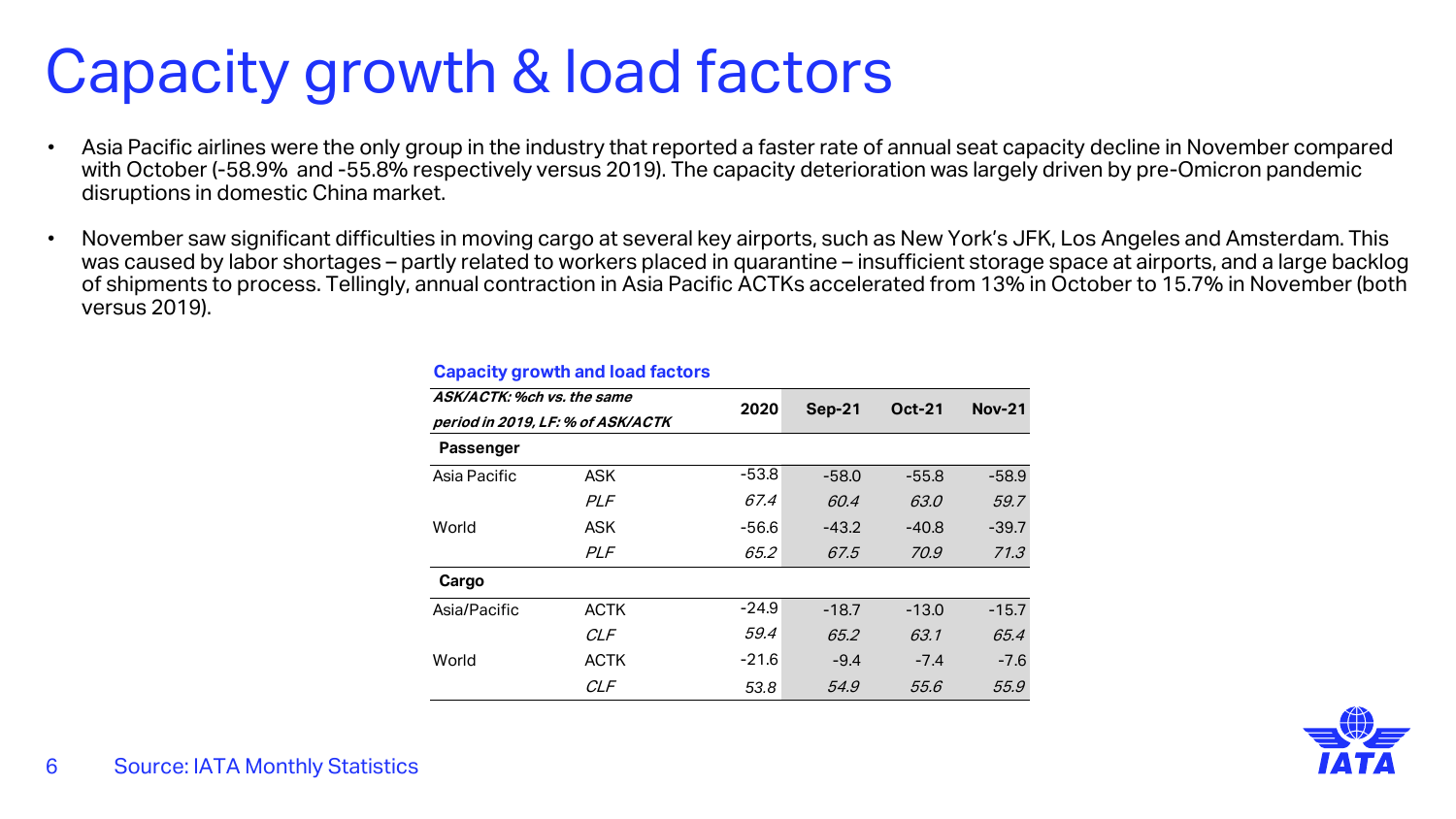### Jet aircraft deliveries made & scheduled

• As of January 2022, Asia Pacific airlines are scheduled to receive 61% more aircraft deliveries in 2022 compared with 2021. Most of these deliveries are expected to be a narrow-body Max 737 (33% of the total) and A321 (21%).

### **Aircraft deliveries to the Asia Pacific (as of January 2022)**